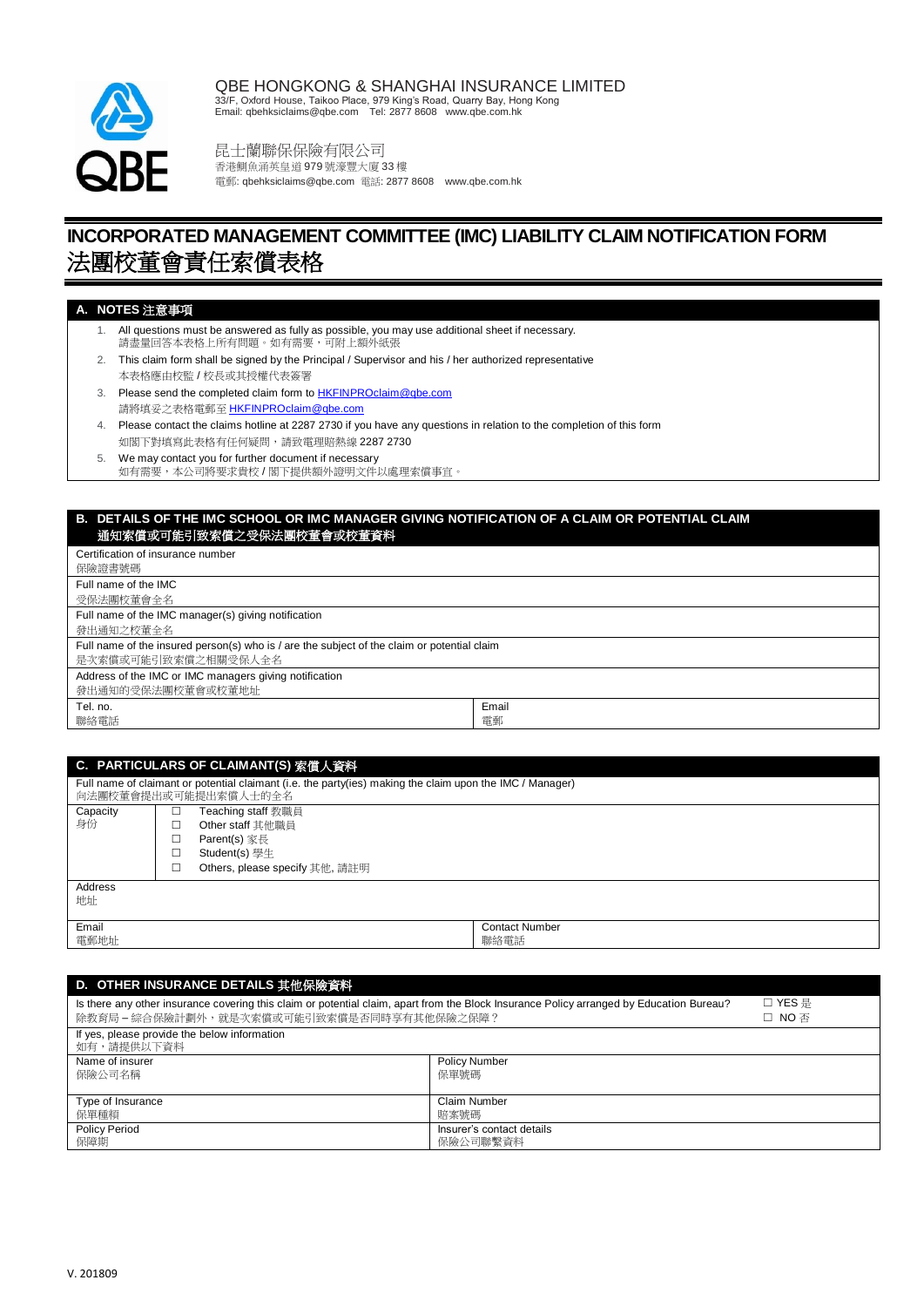|                                                                                                                                                                                                                                                                                            | E. DETAILS OF CLAIM OR CIRCUMSTANCE 索償事件資料                                                                                          |                                                                                                                                                                             |  |  |
|--------------------------------------------------------------------------------------------------------------------------------------------------------------------------------------------------------------------------------------------------------------------------------------------|-------------------------------------------------------------------------------------------------------------------------------------|-----------------------------------------------------------------------------------------------------------------------------------------------------------------------------|--|--|
| Category 頪別                                                                                                                                                                                                                                                                                |                                                                                                                                     | Document required 所需文件                                                                                                                                                      |  |  |
| <b>Employment Dispute</b><br>$\Box$                                                                                                                                                                                                                                                        | Unfair treatment 不公平待遇<br>□                                                                                                         | Employment contract 僱傭合約<br>$\bullet$                                                                                                                                       |  |  |
| 聘僱糾紛                                                                                                                                                                                                                                                                                       | $\Box$<br>Wrongful dismissal 不合理解僱                                                                                                  | Warning Letters 警告信<br>٠                                                                                                                                                    |  |  |
|                                                                                                                                                                                                                                                                                            | $\Box$<br>Others, please specify 其他, 請詳述事件                                                                                          | Notice of Termination 解僱通知                                                                                                                                                  |  |  |
|                                                                                                                                                                                                                                                                                            |                                                                                                                                     | Minutes 會議記錄<br>$\bullet$                                                                                                                                                   |  |  |
|                                                                                                                                                                                                                                                                                            |                                                                                                                                     | Complaint Letter / Claim Notice 投訴信 / 索償通知<br>$\bullet$                                                                                                                     |  |  |
|                                                                                                                                                                                                                                                                                            |                                                                                                                                     | All relating correspondence 其他相關通訊記錄及文件<br>٠                                                                                                                                |  |  |
| Alleged violation of<br>□                                                                                                                                                                                                                                                                  | Personal Data (Privacy) Ordinance 個人私穩條例<br>$\Box$                                                                                  | Complaint Letter / Claim Notice 投訴信 / 索償通知<br>$\bullet$                                                                                                                     |  |  |
| regulations<br>涉嫌違反條例                                                                                                                                                                                                                                                                      | $\Box$<br>Ordinance relating to discrimination 歧視相關條例                                                                               | Letter issued by the commissioner 相關委員會發出之信件<br>$\bullet$                                                                                                                   |  |  |
|                                                                                                                                                                                                                                                                                            | $\Box$<br>Others 其他, 請詳述事件                                                                                                          | Incident Report, if any 事件報告<br>$\bullet$                                                                                                                                   |  |  |
|                                                                                                                                                                                                                                                                                            |                                                                                                                                     | All relating correspondence 其他相關通訊記錄及文件                                                                                                                                     |  |  |
| Others (Please specify)<br>$\Box$                                                                                                                                                                                                                                                          |                                                                                                                                     |                                                                                                                                                                             |  |  |
| 其他,請詳述事件                                                                                                                                                                                                                                                                                   |                                                                                                                                     |                                                                                                                                                                             |  |  |
|                                                                                                                                                                                                                                                                                            |                                                                                                                                     |                                                                                                                                                                             |  |  |
|                                                                                                                                                                                                                                                                                            |                                                                                                                                     |                                                                                                                                                                             |  |  |
|                                                                                                                                                                                                                                                                                            | The date on which the IMC / manager first become aware of the claim or of such fact or circumstance                                 | Date                                                                                                                                                                        |  |  |
| 法團校董會或校董何時首次知悉此索償或此事件的日期                                                                                                                                                                                                                                                                   |                                                                                                                                     | 日期:                                                                                                                                                                         |  |  |
| 法團校董會或校董首次收到索償要求或通知的日期                                                                                                                                                                                                                                                                     | The date on which the claim or the intimation of claim first made against the IMC / manager                                         | Date<br>日期:                                                                                                                                                                 |  |  |
| Claim Amount                                                                                                                                                                                                                                                                               |                                                                                                                                     |                                                                                                                                                                             |  |  |
| 索償金額                                                                                                                                                                                                                                                                                       |                                                                                                                                     |                                                                                                                                                                             |  |  |
|                                                                                                                                                                                                                                                                                            |                                                                                                                                     | Additional details / information about which you wish to advice, or which may be of our interest, so that we will have a better understanding of this matter . If the space |  |  |
|                                                                                                                                                                                                                                                                                            | below is insufficient for such details, please attach another page.                                                                 |                                                                                                                                                                             |  |  |
|                                                                                                                                                                                                                                                                                            | 如有其他資料可幫助本公司理解及處理對此事件,請在此詳述。如位置不足,請填寫於附加紙張上。                                                                                        |                                                                                                                                                                             |  |  |
|                                                                                                                                                                                                                                                                                            |                                                                                                                                     |                                                                                                                                                                             |  |  |
|                                                                                                                                                                                                                                                                                            |                                                                                                                                     |                                                                                                                                                                             |  |  |
|                                                                                                                                                                                                                                                                                            |                                                                                                                                     |                                                                                                                                                                             |  |  |
|                                                                                                                                                                                                                                                                                            |                                                                                                                                     |                                                                                                                                                                             |  |  |
|                                                                                                                                                                                                                                                                                            |                                                                                                                                     |                                                                                                                                                                             |  |  |
|                                                                                                                                                                                                                                                                                            | F. DETAILS OF INSURED IMC'S RESPONSE 法團校董會                                                                                          |                                                                                                                                                                             |  |  |
|                                                                                                                                                                                                                                                                                            | IMC's / Managers' comments in response to the claim or circumstance that might give rise to a claim                                 |                                                                                                                                                                             |  |  |
| 法團校董會或校董對是次事件之意見                                                                                                                                                                                                                                                                           |                                                                                                                                     |                                                                                                                                                                             |  |  |
|                                                                                                                                                                                                                                                                                            |                                                                                                                                     |                                                                                                                                                                             |  |  |
|                                                                                                                                                                                                                                                                                            |                                                                                                                                     |                                                                                                                                                                             |  |  |
|                                                                                                                                                                                                                                                                                            | IMC's / Managers' comment on the quantum of the claim and the estimate of the potential monetary liability, if any, to the claimant |                                                                                                                                                                             |  |  |
| 法團校董會或校董對索償金額之意見及估計需賠償金額 (如有)                                                                                                                                                                                                                                                              |                                                                                                                                     |                                                                                                                                                                             |  |  |
|                                                                                                                                                                                                                                                                                            |                                                                                                                                     |                                                                                                                                                                             |  |  |
| G. DECLARATION & AUTHORIZATION 聲明及授權                                                                                                                                                                                                                                                       |                                                                                                                                     |                                                                                                                                                                             |  |  |
|                                                                                                                                                                                                                                                                                            | Please read the explanatory note before signing this form 請在簽署此表格前詳閱附上的註譯                                                           |                                                                                                                                                                             |  |  |
| I/We hereby declare that 本人 / 我等就此聲明:                                                                                                                                                                                                                                                      |                                                                                                                                     |                                                                                                                                                                             |  |  |
| 1. The information provided by me / us in this form is true and correct in every aspect.                                                                                                                                                                                                   |                                                                                                                                     |                                                                                                                                                                             |  |  |
| 本人/我等在此表格提供的資料全是真實正確無訛。                                                                                                                                                                                                                                                                    |                                                                                                                                     |                                                                                                                                                                             |  |  |
|                                                                                                                                                                                                                                                                                            |                                                                                                                                     | 2. I/We have not withheld from QBE Hongkong & Shanghai Insurance Ltd. any information within my / our knowledge connected with the accident / incident.                     |  |  |
|                                                                                                                                                                                                                                                                                            | 本人 / 我等就本人 / 我等所知,並未有向昆士蘭聯保保險有限公司隱瞞 / 保留任何有關意外 / 事件資料。                                                                              |                                                                                                                                                                             |  |  |
| 3. I/We understand the information provided by me / us in relation to this incident is provided on the basis that the same may be used to draw up pleadings on my                                                                                                                          |                                                                                                                                     |                                                                                                                                                                             |  |  |
| / our behalf in the even that court proceedings are resulted from the accident / incident concerned. Any false or incorrect information provided by me / us in this<br>form may prejudice the conduct of such proceedings and also my / our entitlement to be indemnified under the policy |                                                                                                                                     |                                                                                                                                                                             |  |  |
| 本人 / 我等明白本人 / 我等就本意外 / 事件提供的資料,有可能於日後有關本事件的訴訟中用作草擬狀書。任何失實或不正確資料將可能影響相關訴訟及損害本人 /                                                                                                                                                                                                            |                                                                                                                                     |                                                                                                                                                                             |  |  |
| 我等就保單索償的權利。                                                                                                                                                                                                                                                                                |                                                                                                                                     |                                                                                                                                                                             |  |  |
| 4. I/We understand where a Statement of Truth is signed on my / our behalf based on false or incorrect information provided by me / us may subject me / us to                                                                                                                              |                                                                                                                                     |                                                                                                                                                                             |  |  |
| being found in contempt of court and I / we will be subject to punishment by the Court.                                                                                                                                                                                                    |                                                                                                                                     |                                                                                                                                                                             |  |  |

being found in contempt of court and I / we will be subject to punishment by the Court.<br>本人 / 我等明白當昆士蘭聯保保險有限公司或其代表會代表本人/我等簽署跟據本人/我等所提供的資料所撰寫的「屬實申述 」,而當所提供資料有所失實/不正確, 本人/我等將可能被視為蔑視法庭及受到法庭的懲處。

5. I / We understand and agree that QBE Hongkong & Shanghai Insurance Ltd., by requesting me / us to submit and complete this form, and by requesting me / us to make the declaration and give the authorization herein, does not constitute a waiver of its rights entitled under the terms and conditions under the Policy and the law in general.

\*\*...<br>本...人/我等明白及同意昆士蘭聯保保險有限公司要求本...人/我等提交填妥之表格,及要求本...人/我等聲明及授權,並不構成其於棄於保單項下的條款和條件及法例下的 權益。

6. Apart from the insurance policy mentioned in section D, I / we have no other policy indemnifying me / us in respect of this incident<br>除D部所提及的保險單外,本人 / 我等並沒有其他保單會就本事件對本人/ 我等提供保障。

### **AUTHORIZATION** 授權

By submitting this form, I / we authorize QBE Hongkong & Shanghai Insurance Company and its legal representative to sign on my / our behalf, in any related court proceedings, a statement of truth relating to the facts provided by me / us.

本人/我等現授權昆士蘭聯保保險有限公司及其法律代表,就有關法庭訴訟中,代表本人/我等簽署「屬實申述」。

Signature of Supervisor / Principal 校監 / 校長簽署 <br>
Position 職位

The Chop of IMC School 法團蓋章 Date 日期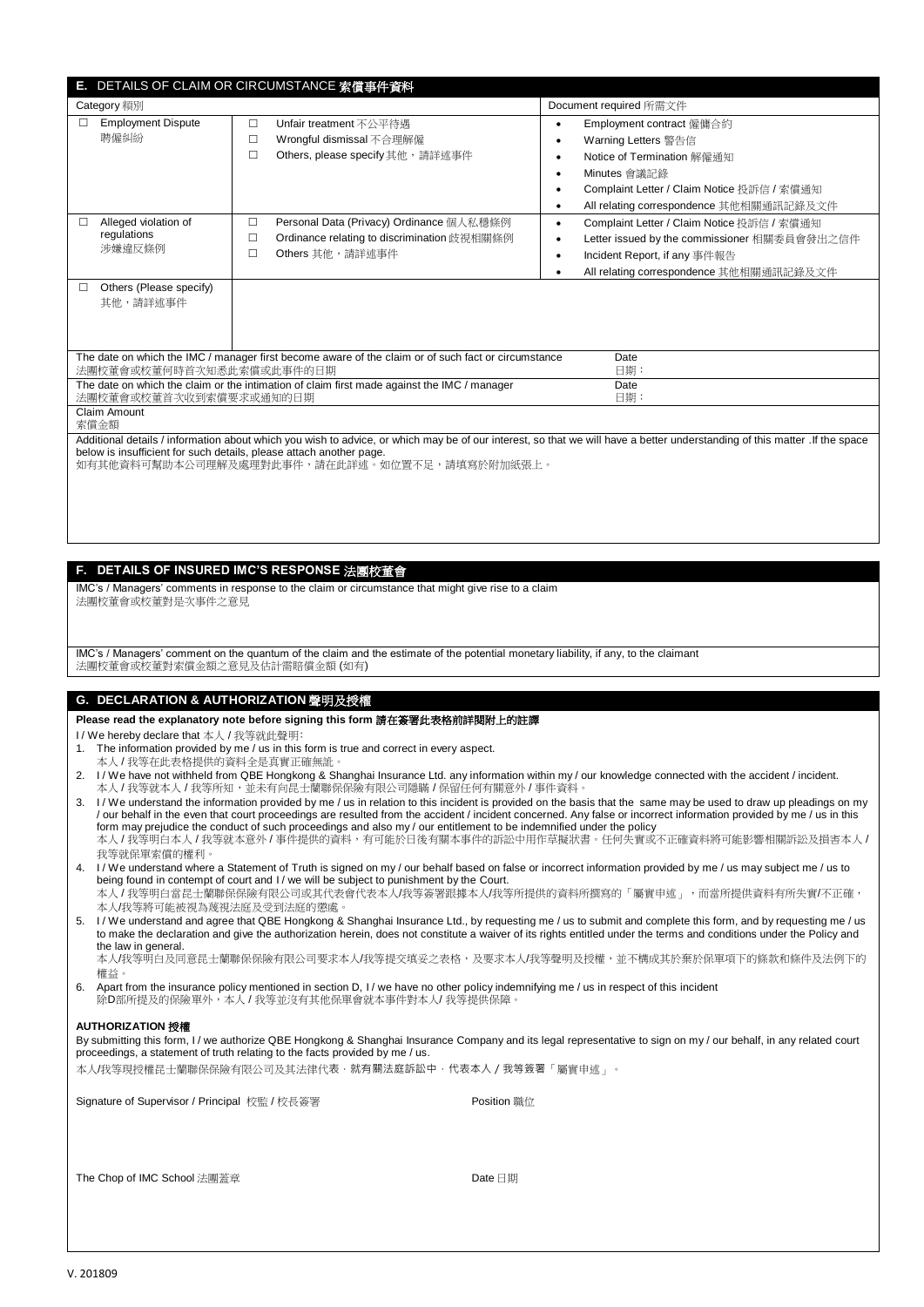## **H. EXPLANATORY NOTES** 註釋

## **STATEMENT OF TRUTH** 屬實申述

- As from 2 April 2009, Rules of the High Court and Rules of the District Court require the contents of the pleadings be verified by a "Statement of Truth" signed by, or on behalf of, a party to the court proceedings
- 根據《高等法院規則》及《區域法院規則》,由 2009 年 4 月 2 日起,所有狀書(包括答辯書)必須以由訴訟人或其代表簽署「屬實申述」核實其內容。
- The Statement of Truth takes the form of a declaration of belief that the facts stated in the relevant pleadings are true. The standard wordings read:<br>「屬實申述」以相信事實形式聲明在訴書内陳述的事實均為真確,其標準字句為: "I believe that the facts stated in this (name of document) are true".
	- 「本人相信(文件名稱)內的陳述皆為正確無訛」。
- Any person who verifies a pleadings without honest belief in the truth of the facts pleaded is liable to proceedings for contempt of court and may be punished by the Court.
- 任何人士在於未能真誠相信事實情況下對訴書(包括答辯書)的內容作出屬實聲明,將可能被視為蔑視法庭及受到法庭的懲處。
- The Statement of Truth may be signed by a party himself / herself, his / her authorized legal representatives, or where an insurance company which has financial interests in the result of the proceedings brought by or against its insured may sign in its name. 「屬實申述」可由訴訟人,或其授權的律師代表簽署。如其保險公司就訴訟結果有財務上的權益,亦可代表訴訟人簽署。

### **IMPORTANT** 重要事項

In each case, when the Statement of Truth is signed on behalf of the party, it remains a statement made by the party, and he / she remains liable for the consequences. In order words, if you provide false or incorrect information to the insurance company, and the insurance company or its legal representative, or legal representative instructed to represent you in the proceedings, signs the Statement of Truth based on the false or incorrect information you provided, you may be liable to contempt. It is therefore important that you make sure you only provide information which, to your best knowledge and belief, is true and correct. 於所有訴訟中,即使「屬實申述」是由訴訟人代表簽署,該「屬實申述」仍被視為訴訟人的聲明,因此訴訟人仍須為其後果負責。換言之,如閣下提供失實或不正確資 料予保險公司,保險公司的律師代表,可他們基於閣下所提供的失實或不正確資料代表閣下簽署「屬實申述」,閣下將可能被視為蔑視法庭及受到 法庭的懲處。因此,閣下須查明所提供的資料是閣下所知及相信確為真實及正確無訛。

如中英文版本不一致,以英文版本為準。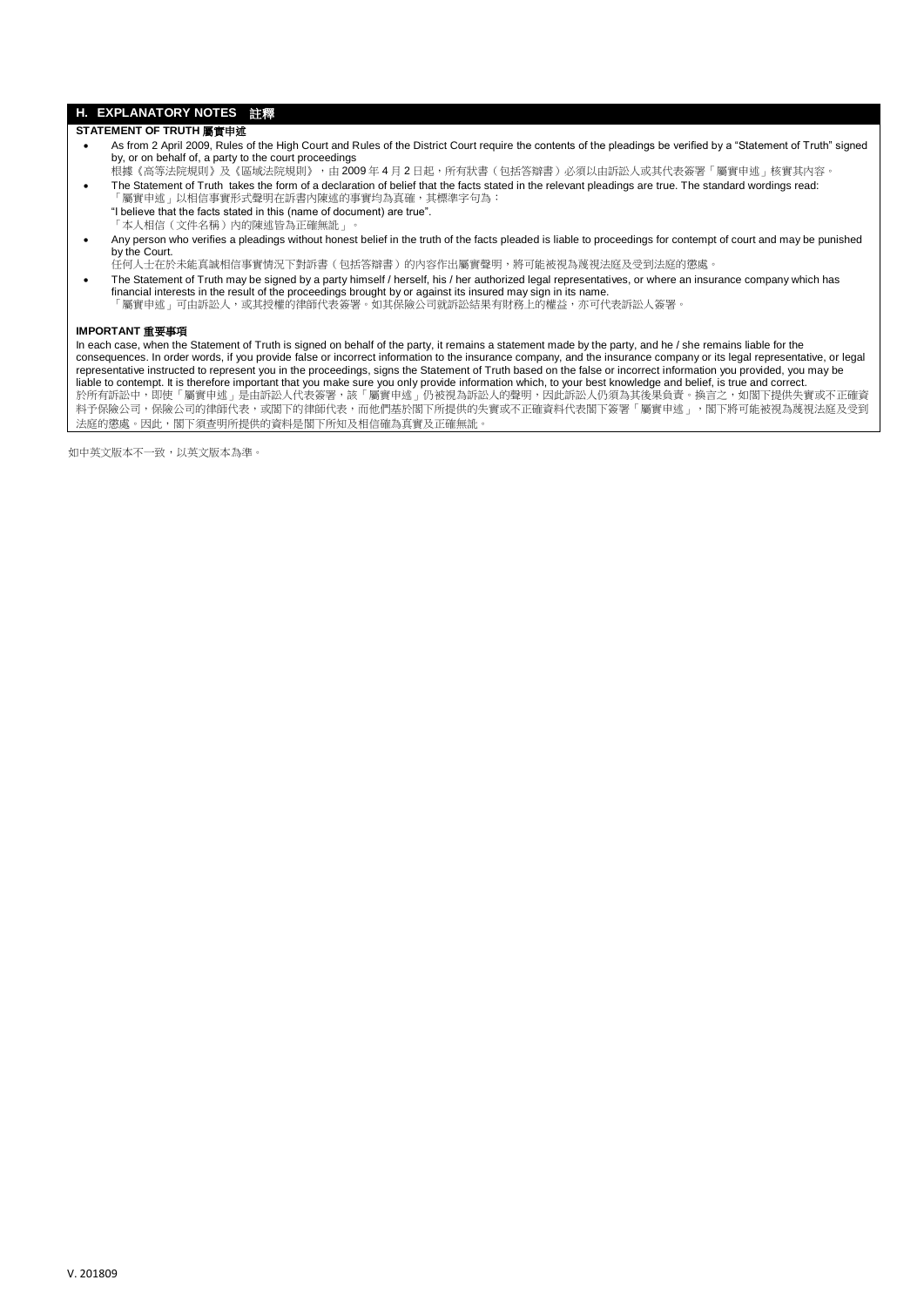## PERSONAL INFORMATION COLLECTION STATEMENT 收集個人資料

QBE Hongkong & Shanghai Insurance Limited ("the Company") may use the personal data the Company collects about you, which may include your name, address<br>and other contact details, date of birth, bank account or credit card and which we may collect when, for example, you apply for, renew or make a claim under a policy and/or you correspond with us, for the following purposes: Insurance Services (mandatory)

- 1. processing and assessing of applications for any insurance products and daily operation of the related services;<br>2. administering your insurance policy and providing services in relation to your insurance policy;
- administering your insurance policy and providing services in relation to your insurance policy;
- 3. any alterations, variations, cancellation or renewal of any insurance and related services;<br>4. investigating analyzing processing and paying claims made under your insurance policy
- 4. investigating, analyzing, processing and paying claims made under your insurance policy;<br>5. invoicing and collecting premiums and outstanding amounts from you:
- 5. invoicing and collecting premiums and outstanding amounts from you;<br>6. exercising any right under the insurance policy including right of subroc exercising any right under the insurance policy including right of subrogation, if applicable;
- 7. complying with the requirements under any law and regulation, industry codes, guidelines, requests from regulators, industry bodies, government agencies, law enforcement agencies and court orders;
- 8. to conduct research, insurance survey and analysis for the purpose of product design and development and improvement of our services to you;<br>8. for statistical or actuarial research undertaken by the Company, other memb
- for statistical or actuarial research undertaken by the Company, other members of the QBE Group or its regulators;
- 10. for the operation and administration of the Company's internal business including without limitation any corporate reorganization;
- 11. contacting you for any of the above purposes; and 12. other ancillary purposes which are directly related to
- other ancillary purposes which are directly related to the above purposes.

The personal data you provide to the Company may be provided or transferred to the following persons in Hong Kong or overseas for the purposes set out in the above paragraph or directly related purposes or as otherwise permitted by applicable law:

- a. any agent, advisor, contractor or third party service provider (whether within or outside the QBE Group) who provides administrative, telecommunications, computer, payment, debt collection, security, research, ratings, consulting services, product design, marketing (where you have consented to direct marketing as described below), data processing or storage or related services or any other person carrying on insurance or reinsurance related business, or an intermediary, or a claim or investigation or other service provider providing services relevant to insurance business.
- b. any association, federation or similar organization of insurance companies ("Federation") that exists or is formed from time to time for any of the above or related purposes or to enable the Federation to carry out its regulatory functions or such other functions that may be assigned to the Federation from time to time and are reasonably required in the interest of the insurance industry or any member(s) of the Federation;
- c. any members of the Federation by the Federation for any of the purposes referred to in (b) above or directly related purposes;<br>d. covernment bodies, requiators or any other body to whom the Company or any company within
- d. government bodies, regulators or any other body to whom the Company or any company within the QBE Group is required to or has agreed to make disclosure under any applicable laws or regulations;
- e. lawyers;<br>f auditors:
- auditors; and
- g. other insurance companies within the QBE Group which have undertaken to keep such information confidential.

Some of these persons may be located in countries overseas, namely Australia and Philippines.

In the unlikely event that the Company, any companies within the QBE Group, or its or their brands or substantially all of any of its or their assets are acquired by an unrelated third party, your personal data may be one of the transferred assets. By providing your personal data to the Company, you agree that the Company may disclose your personal data, on a confidential basis, to any prospective transferee and its professional advisors for the purposes of their due diligence investigations, the completion of any such transaction and the continued operation of the acquired business.

You do not have to provide your personal data to the Company, but if you do not provide certain personal data (for example, the information indicated as mandatory<br>on the relevant application, registration or renewal forms, application and render the services or to otherwise correspond with you.

The Company is committed to ensuring your personal data is kept secure and confidential and not kept for longer than is necessary.

#### **Direct Marketing of Products and Services**

To provide a more comprehensive range of financial and insurance services, the Company would like to use your name and the contact details you provide to us (for<br>example, your mobile phone number, residential phone number, information that you provide about your age, gender and occupation (the "Marketing Personal Data"), to provide you with direct marketing communications about the Company's products and services including but not limited to the Company's insurance, banking, financial services, provident schemes and general insurance products but the Company cannot do so without your consent.

The Company intends to share, from time to time and for money and other property, your Marketing Personal Data with QBE General Insurance (Hong Kong) Limited for the purpose of marketing to you their general insurance products and services, but we will not do so without your written consent.

If you do not want to receive any direct marketing, you may withdraw your consent at any time free of charge by contacting the Company's Data Protection Officer below.

#### **Your rights**

You have the right to ascertain the Company's policies and practices in relation to personal data, and to obtain access to and to request correction of your personal data held by the Company. Your right to access your personal data may be subject to payment of an administrative fee. Requests for such access or correction, to withdraw consent for direct marketing, or for further information about our data privacy policies and practices, can be made in writing to the Data Protection Officer,<br>QBE Hongkong & Shanghai Insurance Limited, 33/F, Oxfor

In case of discrepancies between the English and Chinses versions, the English version shall prevail.

Version - HKSI Core 11.2017

昆士蘭聯保保險有限公司(本公司)所收集閣下的個人資料,包括姓名、地址及其他聯繫方式、出生日期、銀行帳戶或信用卡資料、香港身份證號碼、有關閣下的家屬 資料和醫療記錄、以及本公司日後可能會在閣下投保、續保、索賠或與我們通信時收集的資料,本公司可能用作下列的用途: 保險服務(強制)

- 1. 處理及評估任何保險產品之申請,及有關服務之日常運作;
- 2. 管理閣下的保單及為閣下的保單提供相關服務;
- 3. 有關保險產品及服務的任何更改、變更、取消或續保;
- 4. 閣下保單索償的調查、分析、處理及賠償;
- 5. 保費通知、收集保費和款項;
- 6. 行使有關保險單賦予的任何權利包括代位權,如適用;
- 7. 遵守及符合任何法例及條例規定的要求、行業守則、指引,監管機構、相關行業認可機構、政府機構、執法機構及法庭頒令的要求;
- 8. 從事研究、保險調查及開發產品和設計之分析並改善本公司為閣下提供的服務;
- 9. 由本公司、本集團成員或其監管機構進行的統計或精算研究;
- 10. 本公司內部業務的運作和管理,包括但不限於公司重組;
- 11. 為上述任何用途與閣下聯絡;及
- 12. 與上述用途直接有關之其他附帶的目的。

閣下向本公司提供的個人資料可能會提供或轉送予下列在香港或海外的各方人士作前段所述的用途或直接相關的用途或其他適用法律許可的用途: